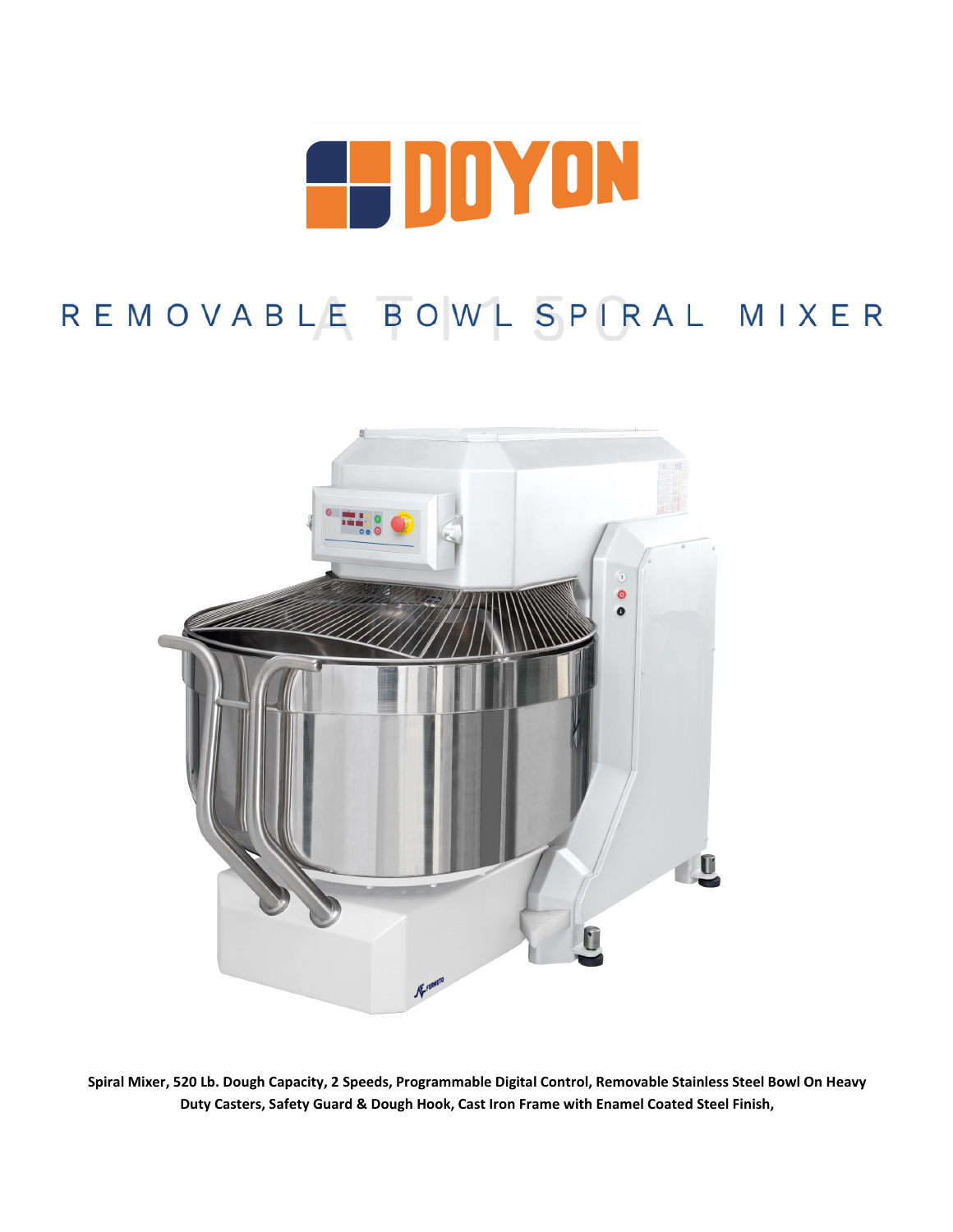

| <b>ROJE</b><br>р |
|------------------|
|------------------|

**ITEM NO. NOTES** 

## **MODEL NUMBER: A T I 1 5 0**

#### **FEATURES**

- □ Unique Easy to Use Digital Control
	- 2 Speeds (no need to stop mixer to change speed)
		- 99 Minute Mixing Timer
		- 9 Programmable Speed & Time Settings
- Emergency Stop
- Mixing System Lifts to Free Bowl on Casters
- □ Stainless Steel 330 Quart Bowl with Rounded Center Post
- □ Stainless Steel Dough Hook
- □ Integrated Standard Bowl Drain
- □ Wire Guard for Bowl Featuring Automatic Motor Cut-Off Switch
- Thermal Overload Protection for Motor
- □ Non-Slipping Belt Driven Motor
- □ Jog & Reverse

#### **CONSTRUCTION**

□ Heavy Duty Frame with Lead-Free Enamel Coating

#### **OPTIONS & ACCESSORIES**

- □ Stainless Steel Construction [Suffix I]
- Paddle w/Scrapper (Installed by Factory)
- □ #12 Attachment Hub
- □ International Voltages Available (Contact Factory)
- □ Integrated Water Meter
- □ Optional Touchscreen Controls

#### **CLEARANCES**

- 6" (152mm) On Left & Right Side
- 25" (635mm) Back
- □ Top & Bottom Must Remain Unobstructed
- $\Box$  Note Additional Clearance Requirements if Utilizing #12 Hub Attachment

#### **WARRANTY**

□ One Year Labor & Two Year Parts

| Model  | Weight | <b>Overall Dimensions</b> |         |        |                | Motor     | <b>Hydraulics</b> | <b>NEMA</b> |
|--------|--------|---------------------------|---------|--------|----------------|-----------|-------------------|-------------|
|        |        | W                         | D       | H1     | H <sub>2</sub> | <b>HP</b> |                   |             |
| ATI150 | 2922   | 44 1/8"                   | 86 5/8" | 571/2" | 79 1/8"        | 20 & 2    | 2 HP              | 15-60P      |
|        | (1327) | (1120)                    | (2202)  | (1461) | (2010)         |           |                   |             |

**SPECIFICATIONS SUBJECT TO CHANGE WITHOUT NOTICE FOLLOW US KCL & REVIT DRAWINGS UPON REQUEST REVISION B | 5/26/2021**

C

**Doyon** 



5600 13th Street, Menominee, MI 49858 **906.863.4401 | 800.338.9886 | [www.doyon.qc.ca](http://www.doyon.qc.ca/)**

 $\mathbf{G}$   $\mathbf{G}$   $\mathbf{G}$ 



 $\blacksquare$ 

Ū